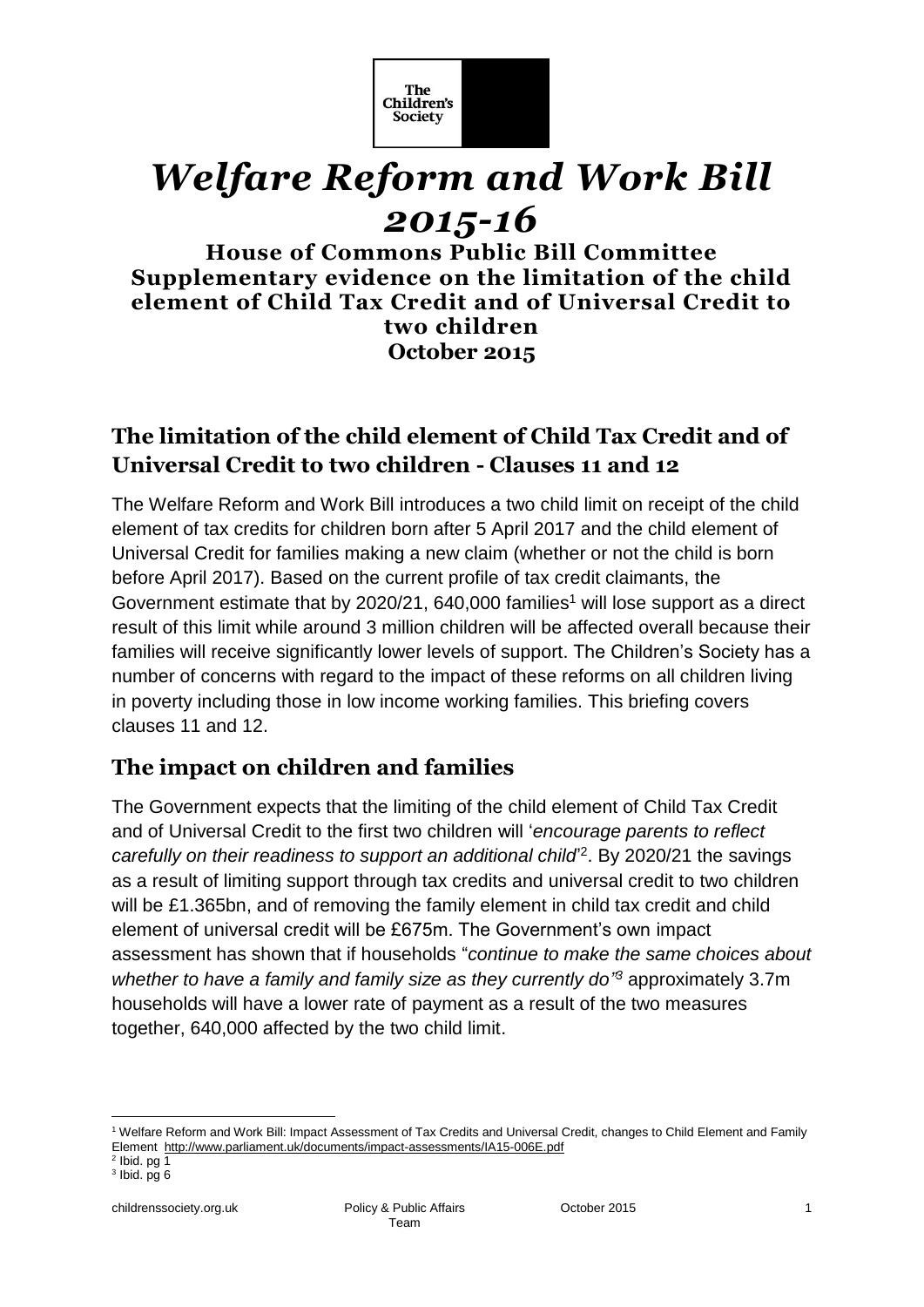

The restriction of the child element of Child Tax Credit will mean that each family with three or more children in receipt of tax credits will lose up to £2,780 for each additional child per year. In addition to the two child limit, the family element of tax credits is to be removed. This is a single payment made per family worth £545 per year.

In total this means that a family with three children will lose  $£3,325$  (£64 per week) from their maximum child tax credit entitlement as a result of these measures. Major further cuts that have been announced to in-work benefits (such as the four year freeze on working age benefits) will come on top of this.

The most recent Households Below Average Income (HBAI) statistics<sup>4</sup> from the Department for Work and Pensions show that children from larger families with three or more children are more likely to be in relative low income before housing costs, than children from smaller families – 22% compared to 16% for one-child families.

HBAI figures also showed that 62% of children in poverty were in families where at least one parent is in work, and we are concerned that these measures will only make matters worse for these families.

*"[Mum] is working every day. She is doing loads of hours so that we can do something nice. I feel a bit lonely sometimes as I am here on my own..."* Quote by a young person from the Children's Commission on Poverty*<sup>5</sup>*

# **Impact of financial insecurity on children**

Lack of financial resources and the experience of material deprivation have a significant impact on children's lives. Our research with children shows that, far from being unaware of the family finances, children are extremely anxious about the adequacy of income coming into their homes and whether there is enough for them and their family's needs.

Poverty in childhood brings a lack of basic items that others take for granted like food, towels, bedding and clothing. From our work we know that families living on low income struggle to meet their basic needs, to feed and clothe their children, to heat their homes and, in some cases, to repay debt. For example, The Children's Society and StepChange report The Debt Trap<sup>6</sup> showed that families in problem debt

<https://www.gov.uk/government/statistics/households-below-average-income-19941995-to-20132014> <sup>5</sup> The Children's Society (2013) Through Young Eyes - The Children's Commission on Poverty:

<sup>1</sup> <sup>4</sup> Department for Work and Pensions. (2015). Households Below Average Income 2013/2014

[http://www.childrenssociety.org.uk/sites/default/files/through\\_young\\_eyes\\_poverty\\_commission\\_report\\_final.pdf](http://www.childrenssociety.org.uk/sites/default/files/through_young_eyes_poverty_commission_report_final.pdf) <sup>6</sup> The Children's Society and StepChange (2014) The Debt Trap:

[http://www.childrenssociety.org.uk/sites/default/files/debt\\_trap\\_report\\_may\\_2014.pdf](http://www.childrenssociety.org.uk/sites/default/files/debt_trap_report_may_2014.pdf)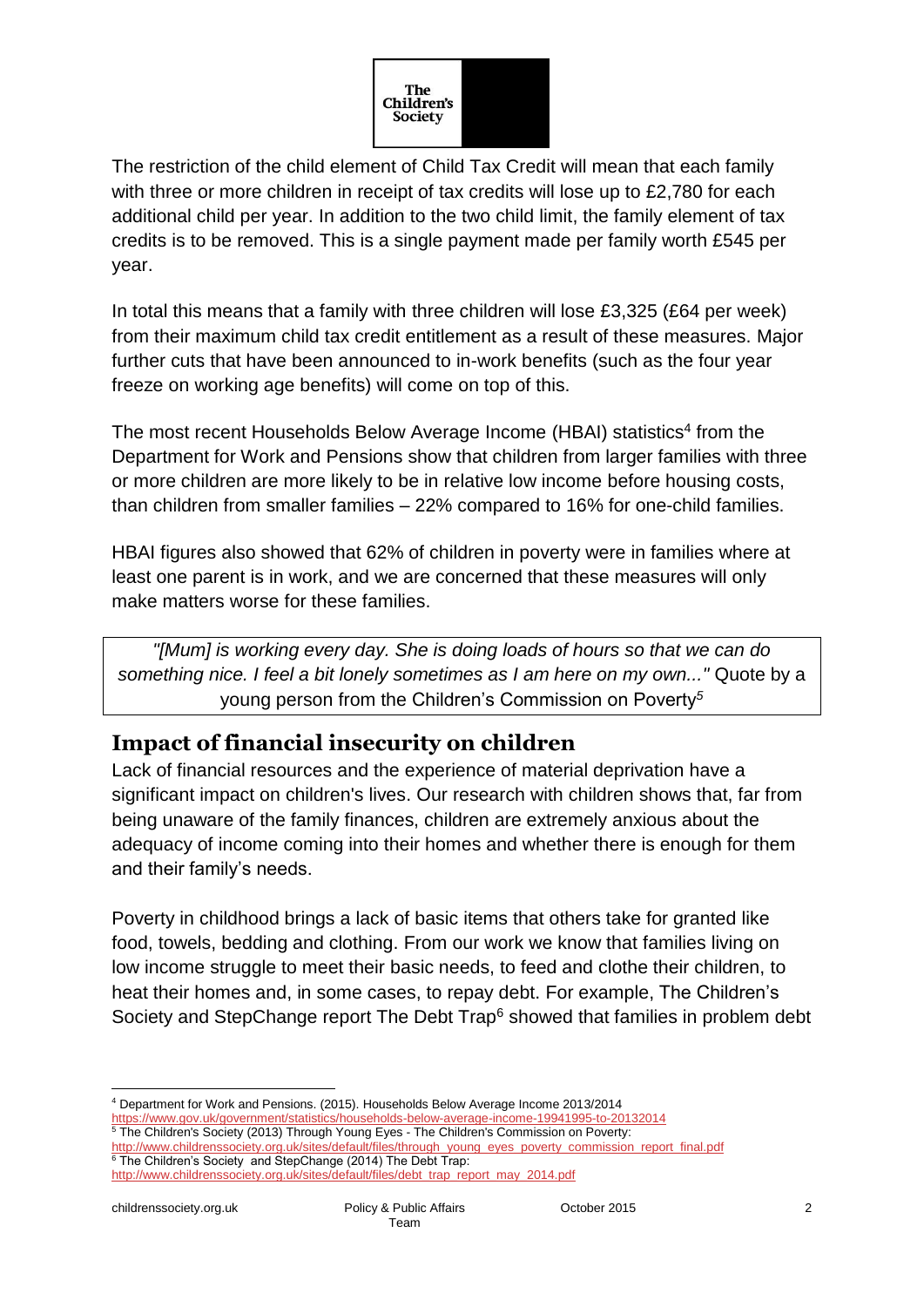

are engaged in a 'juggling act', caught between making payments on debts, buying essentials or cutting back.

Children in poor families can also lack important childhood possessions, like toys, bicycles and games, and when items such as these break, they can stay broken and are not replaced. In effect, poverty means that children are unable to participate fully in school and social activities with their peers.

*"There are trips in Year 7 and Year 9 you have to go on, if you don't you are in isolation"* Quote by two young people from the Children's Commission on Poverty*<sup>7</sup>*

# **Families making a new claim under Universal Credit**

The current proposals as set out in Clause 12 of the Bill will mean that families with children born before April 2017 making a new claim under Universal Credit do not receive the same protections as those available to claimants of tax credits, and may have their child additions within Universal Credit limited to two children.

The Government has stressed that the limit on benefits beyond the first two children is a 'behaviour related' measure aimed at "*encouraging parents to reflect carefully on their readiness to support an additional child could have a positive effect on overall*  family stability<sup>'8</sup>. However, if the limit on support is applied to those families who already have a certain family structure in place when they make a new claim under Universal Credit, it cannot affect behaviour, and will simply punish families who are making a new claim for benefits for decisions that they have already made prior to the policy change.

This measure would have the effect of reducing support for children and families facing serious challenges in their lives such as families with disabled children, kinship carers, families who have experienced bereavement, domestic violence, parental illness or disability, loss of employment, family breakdown or other unforeseen and unplanned life events. In the next section, we have outlined some particularly vulnerable groups of families that we believe are likely to be negatively affected by the provisions under the Bill as currently drafted.

# **Vulnerable Families:**

# **Families with disabled parents or children**

The two child limit for child tax credit will also affect disabled children. The disability premium (the disabled and severely disabled child elements in child tax credits) and

<sup>1</sup> <sup>7</sup> The Children's Society (2013) Through Young Eyes - The Children's Commission on Poverty:

[http://www.childrenssociety.org.uk/sites/default/files/through\\_young\\_eyes\\_poverty\\_commission\\_report\\_final.pdf](http://www.childrenssociety.org.uk/sites/default/files/through_young_eyes_poverty_commission_report_final.pdf) <sup>8</sup> Welfare Reform and Work Bill: Impact Assessment of Tax Credits and Universal Credit, changes to Child Element and Family Element <http://www.parliament.uk/documents/impact-assessments/IA15-006E.pdf>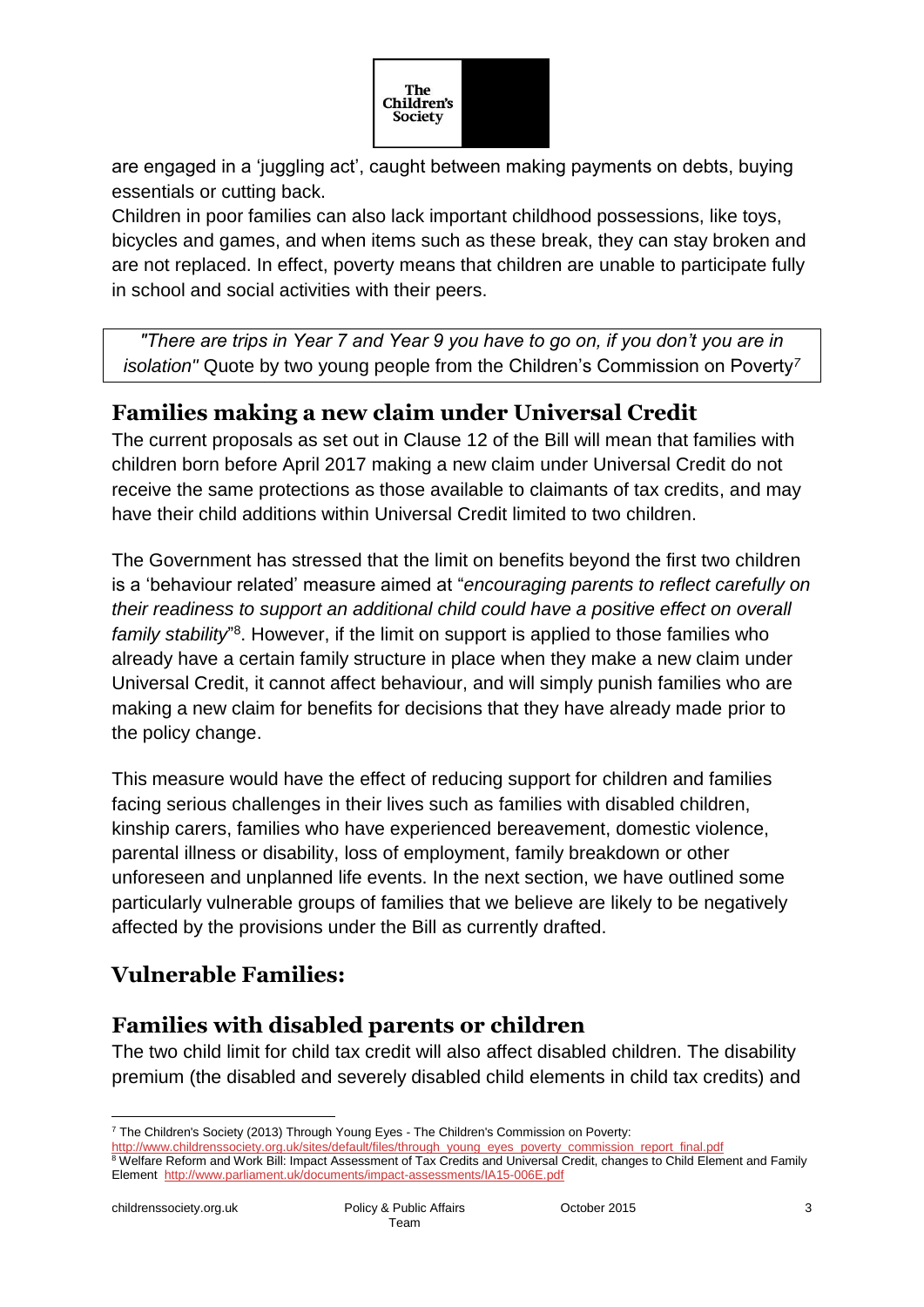

an amount for each disabled child in universal credit will be protected regardless of the number of children in a family. However, the child element in child tax credits and universal credit will only be paid in respect of two children in a family, even where the third child is disabled.

Furthermore, the child disability element (for children other than those on the high rate care component of Disability Living Allowance) has already been effectively halved within Universal Credit, meaning that for families with disabled children.

In total the potential loss is extremely large. Currently a family with a disabled third child would receive a maximum Child Tax Credit entitlement of £5,920 (a child element of £2,780, plus a disabled child element of £3,140). Following the reduction of the disability component and the introduction of the two child limit, a new Universal Credit claimant would have a maximum annual entitlement of just £1,513 – little more than a quarter of their current entitlement in the tax credit system.

The Children's Society's research shows that four in ten disabled children are living in poverty once you take into account the extra costs these families face as a result of disability<sup>9</sup>. This is due to the difficulties disabled adults and parents with a disabled child can face in entering and sustaining employment and the additional costs involved with raising a disabled child or supporting a disabled adult. The proposed changes will place an additional strain on the income of these families.

## **Parent affected by disability<sup>10</sup>**

"*I needed support from benefits when my life abruptly changed after an accident at home while doing repairs. I sustained a burst fracture of the lumber spine and needed surgery and stabilization with metal rods. As someone who hardly missed a day off work in 17 years I suddenly found myself with an acquired disability and not a clue where to turn to. I've had to fight very hard for Disability Living Allowance and the stresses and strains of being out of work, and depression led to the break-up of my 15 year marriage. With kids involved, this added more stresses and I tried to take my own life. Without the help of benefits, I don't think I would be here to tell the tale*."

## **Bereaved Families**

Families with three or more children who are making a claim for tax credits as a result of having been bereaved of a parent will be unable to get adequate support for all the children within the family. It is common for families dealing with the death of a parent to have to make a claim for additional support – either as a result of the loss

1

<sup>&</sup>lt;sup>9</sup> The Children's Society (2011) '4 in every 10 - Disabled children living in poverty':

[https://www.childrenssociety.org.uk/sites/default/files/tcs/4\\_in\\_10\\_reportfinal.pdf](https://www.childrenssociety.org.uk/sites/default/files/tcs/4_in_10_reportfinal.pdf)

<sup>&</sup>lt;sup>10</sup> Who Benefits? Coalition (2015) 'Telling the real story of benefits': [http://whobenefits.org.uk/files/Who-Benefits-Report-Final-](http://whobenefits.org.uk/files/Who-Benefits-Report-Final-3.pdf)[3.pdf](http://whobenefits.org.uk/files/Who-Benefits-Report-Final-3.pdf)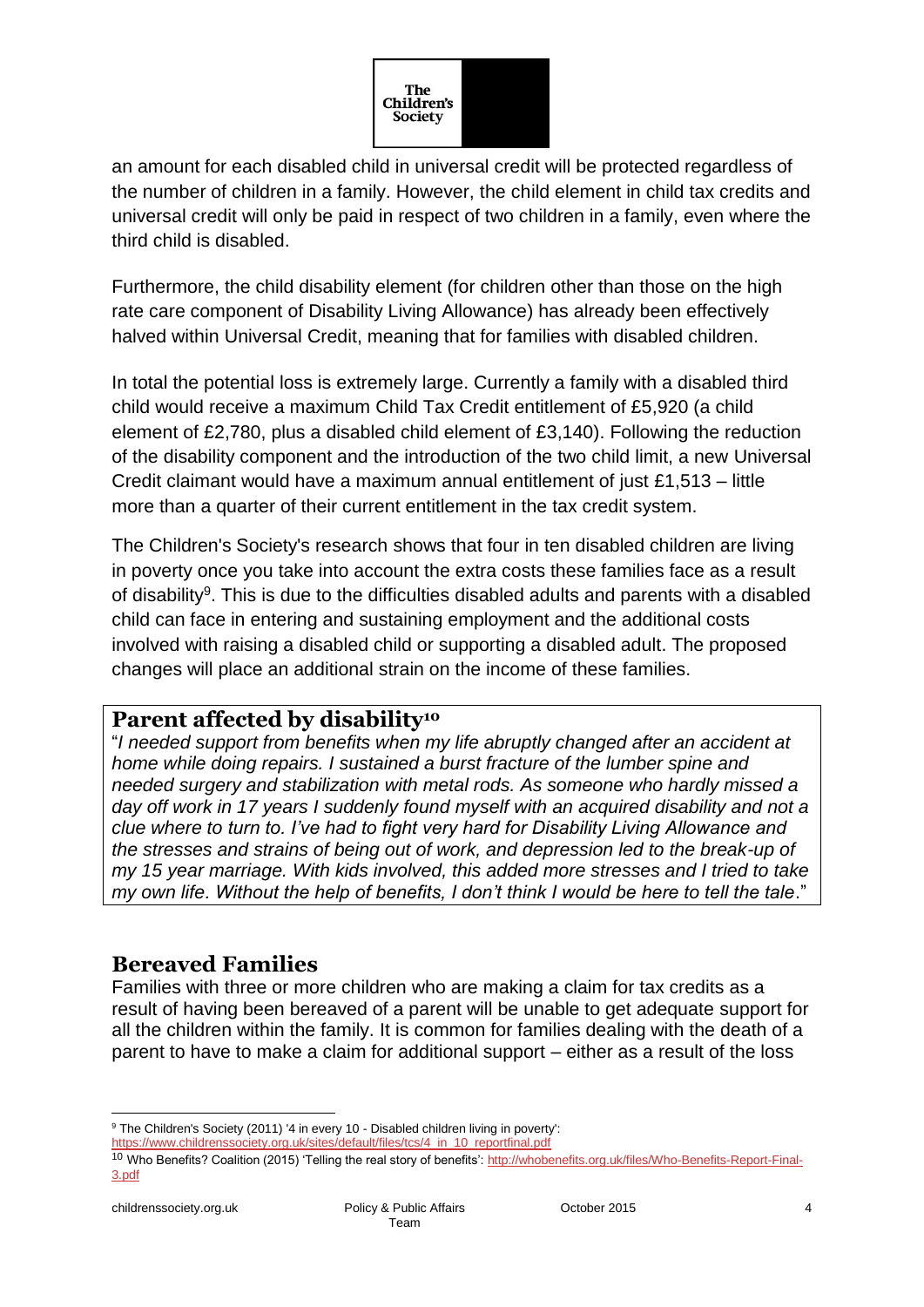

of an earner, or because they have to give up work or reduce their hours to care for their children.

If a parent claims Universal Credit for the first time following the death of their partner, they would be treated as a new claimant. As a result, they would be affected by the two child limit, even if their children were born before April 2017.

The case study below illustrates the importance of the welfare safety net for families following unforeseen life events such as the death of a parent:

### **Teenager's family in need of support after father's death<sup>11</sup>**

"*My dad died when I was 15. He had been our only income, since my mum had no qualifications and had quit work to look after me and my sister. This support let me and my sister finish our schooling and gave my mum some peace of mind during our grief. It made sure that she could find work that fulfilled her and made good use of her skill-set. It meant that I could be the first in my family to attend university, instead of having to quit school and find a job to help support my family*."

## **Kinship carers and private foster carers**

Kinship carers and private foster carers are vital support networks for children and parents when sudden life events – such as parental illness, disability, domestic violence and other issues – making parents unable to care for their children temporarily or permanently. Kinship carers<sup>12</sup>, for example, support an estimated 200,000 children across the UK while an estimated 15,000 to 20,000 children are thought to be in private fostering arrangements $13$ .

Supporting children in these circumstances incurs significant costs. Unlike adopters, kinship or private foster carers are not entitled to a period of paid leave for the children to settle in, despite the children having suffered similar difficulties in some cases. A recent survey by Family Rights Group found that of the kinship carers who responded to the survey, almost half (49%) have had to give up work permanently to care for the kin child thus becoming reliant on benefits, and a further 18% had to give up work temporarily<sup>14</sup>. The survey also found that 22% of carers' households had three or more children that they cared for, suggesting that a significant proportion of carers will be affected by this policy.

This policy may act as a disincentive for kinship carers or private foster carers from taking on caring responsibilities for other children if the two child limit on benefits would mean that they are no longer able to get additional support through Universal Credit. This could then have the effect of adding further pressure on local authorities if children need to be taken into care. A recent report by the National Audit Office

<sup>1</sup>  $11$  Ibid.

<sup>&</sup>lt;sup>12</sup> Kinship carers are grandparents, older siblings and other relatives and friends who step in to care for children. This figure is taken from the joint evidence presented on behalf of The Children's Society and other NGOs submitted by Family Rights Group[: http://www.publications.parliament.uk/pa/cm201516/cmpublic/welfarereform/memo/wrw61.htm](http://www.publications.parliament.uk/pa/cm201516/cmpublic/welfarereform/memo/wrw61.htm)

<sup>&</sup>lt;sup>13</sup> Philpot T (2001) A Very Private Practice: An investigation into private fostering. London: BAAF

<sup>14</sup> Ashley C, Aziz R and Braun D (2015) 'Doing the right thing: A report on the experiences of kinship carers': [http://www.frg.org.uk/images/Kinship\\_Care\\_Alliance/151013%20Report%20on%20kinship%20carers%20survey.pdf](http://www.frg.org.uk/images/Kinship_Care_Alliance/151013%20Report%20on%20kinship%20carers%20survey.pdf)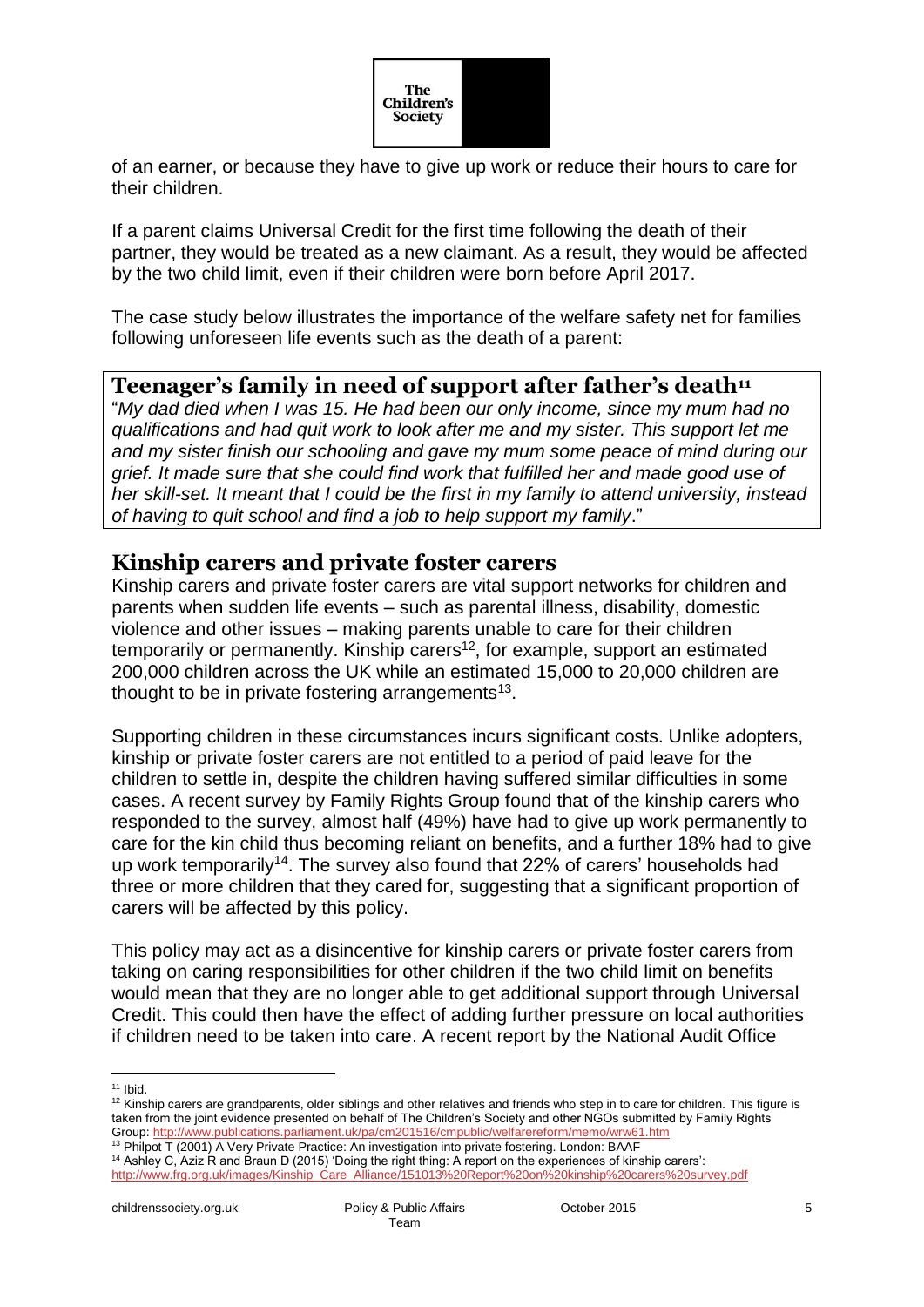

highlighted that the average annual spend on a foster place for a child ranges between £29,000 and £33,000, while the average annual spend on a residential place for a child is between £131,000 and £135,000<sup>15</sup>.

## **Families fleeing domestic violence**

As with other vulnerable families, those fleeing domestic violence are particularly likely to face difficulties under the policy to limit support to the first two children as new claimants under Universal Credit. As currently draft the provision under Clauses 11 & 12 would mean that parents without an alternative income and more than two children who are facing domestic violence may not be able get support for all of their children as a new claimant under Universal Credit, or if their children are born after April 2017.

As with bereaved parents, parents fleeing domestic violence may be particularly likely to need to make a claim for support, especially where the abusive partner was the main earner in the household. For this reason, limiting the child element to two children is likely to make it harder for some parents to flee abusive relationships.

## **Family experiencing breakdown**

Families with more than two children who experience a family breakdown and as a result need to make a new claim under Universal Credit would also be negatively impacted by Clause 12 as currently drafted. This case study highlights the case of a single working mother with three children who would be negatively affected by this provision:

#### **Case study – Working mum and children facing family breakdown<sup>16</sup>**

"*I've worked all my life and I never thought I would need benefits as I was very motivated and pro-active in seeking work. When my first marriage broke down, I became a single parent … Never in my wildest dreams did I think that I would end up claiming income support and other benefits to survive. However after the birth of my third child all was not well with him and he was diagnosed with autism, and my marriage broke down. You never know how your life will change, one day you are able to provide for your family independently and the next there is no other option but benefits*."

## **Step families and cohabiting families**

The provision under Clause 12 as currently drafted could also have the perverse outcomes of preventing step families from joining households given that larger families would get no support beyond the third child and would therefore remain separated (for example two lone parents with two children each).

# **Recommendations**

1

<sup>15</sup> National Audit Office (2014) 'Children in care'[: http://www.nao.org.uk/wp-content/uploads/2014/11/Children-in-care1.pdf](http://www.nao.org.uk/wp-content/uploads/2014/11/Children-in-care1.pdf) 16 Who Benefits? Coalition (2015) 'Telling the real story of benefits': [http://whobenefits.org.uk/files/Who-Benefits-Report-Final-](http://whobenefits.org.uk/files/Who-Benefits-Report-Final-3.pdf)

[<sup>3.</sup>pdf](http://whobenefits.org.uk/files/Who-Benefits-Report-Final-3.pdf)